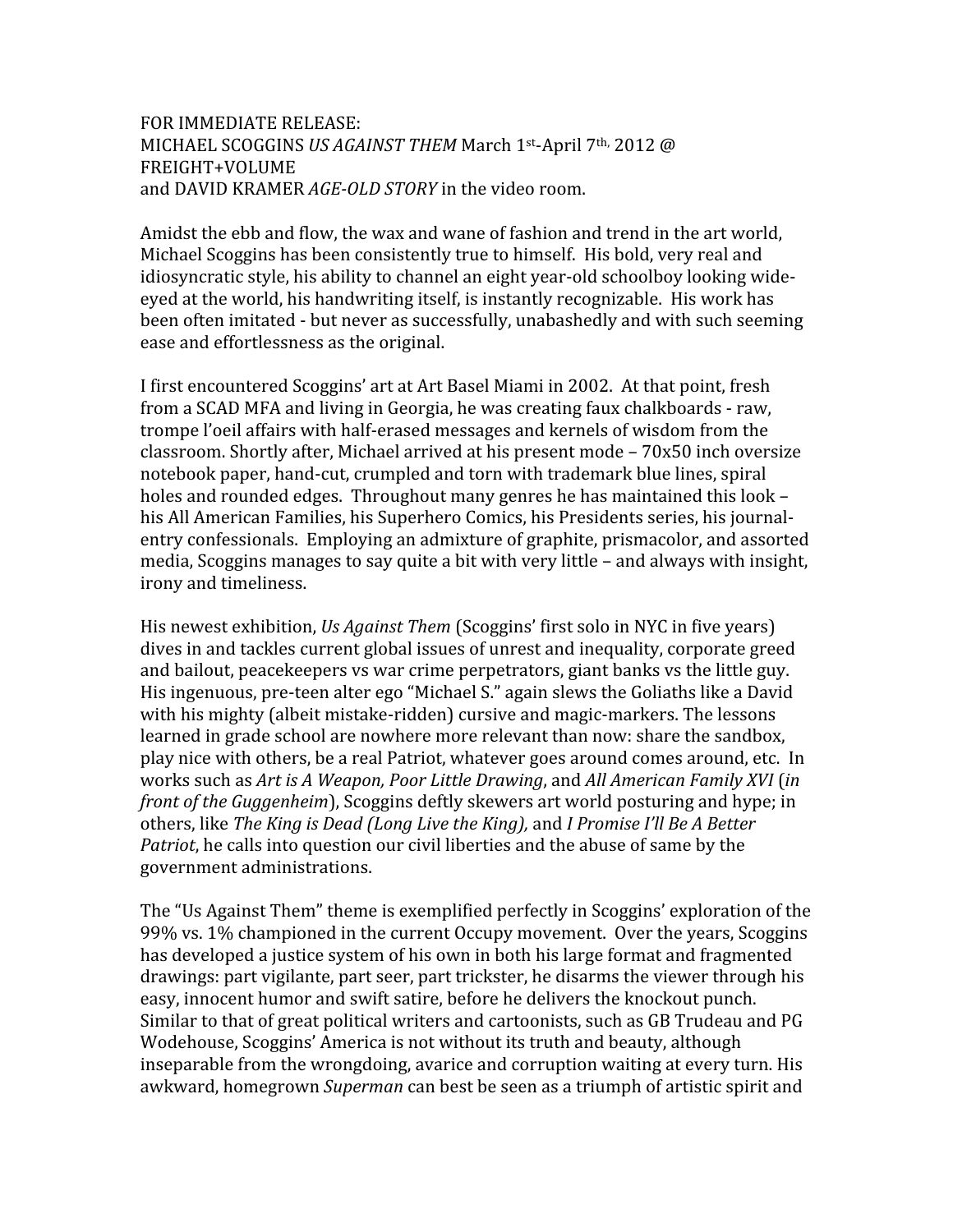Id, in the face of the Art World's marketeering, smoke and mirrors. Scoggins' honest and unwavering Southern attitude, his homespun vision, ultimately shines through.

Michael Scoggins was born in Washington D.C. in 1973. Growing up in Virginia he relocated later to Savannah, Georgia where he gained an MFA in painting from the Savannah College of Art and Design in 2006. In the summer 2003 he attended the prestigious Skowhegan School of Painting and Sculpture in Skowhegan, Maine. He has shown extensively, earned international recognition and has gallery representation in Atlanta, Miami, New York, San Francisco, Vienna and Seoul. He has work in the collections of the MoMA and the Hammer museums, among other institutions. Scoggins currently lives and works in Brooklyn, NY.

In the video room this month, we are very excited to present the work of another champion of the underdog, David Kramer. His silent movie *AGE OLD STORY* is a poignant take on the trials and tribulations of a starving, struggling artist in New York. In recent years David Kramer's reputation for humorous drawings with zinger one‐liners has grown steadily. Behind the catch‐phrases from Kramer's work is a long history of storytelling and text‐based drawings originally banged out on a manual typewriter that he says he once found in an apartment in Brooklyn he lived in, while attending Pratt Institute in the late 1980's. Kramer's written word pieces soon led him into the world of performance art, as many writers and artists encouraged him to read his tales of woe out loud and in front of audiences. The gritty and sometimes boozy performances soon led to videos and films that ranged between impromptu stand up monologues in front of a camera in his studio, to elaborate short films complete with scripts, costumes, set and props all built by Kramer himself.

*AGE OLD STORY* tells the tale of two young artists who struggle out of the gate on their paths towards artistic greatness. Both careers are heavily influenced by luck and circumstance. One artist's luck is wonderful and good, while the other's (Kramer's) luck is strictly bad and often bordering on disaster. The film is shot on black + white super 8 film stock, and the sets are built in early DIY fashion to mimic the legendary silent movie masters like Chaplin and Keaton. Everything from the frozen toilet to the toney uptown apartment of a wealthy patron of the arts has been built by Kramer alone to set the background for the story. Like Chaplin and Keaton before him, Kramer's lot in life in this film is to walk through the earth as a victim of circumstance, while watching his friend's career ascend to greatness purely by being always in the right place, at the right time.

Freight + Volume is pleased to house the first formal gallery installation of AGE OLD STORY (2008) in the U.S. The film has been screened at the Pordenone Silent Film Festival, Italy (2008); the Coney Island Film Festival (2009); Aeroplastics Contemporary, Brussels; and Five Myles Gallery in Brooklyn, NY. David Kramer received his MFA in Sculpture from Pratt Institute, Brooklyn, NY in 1987, and a BA in Fine Arts, from The George Washington University, Washington, DC in 1985.